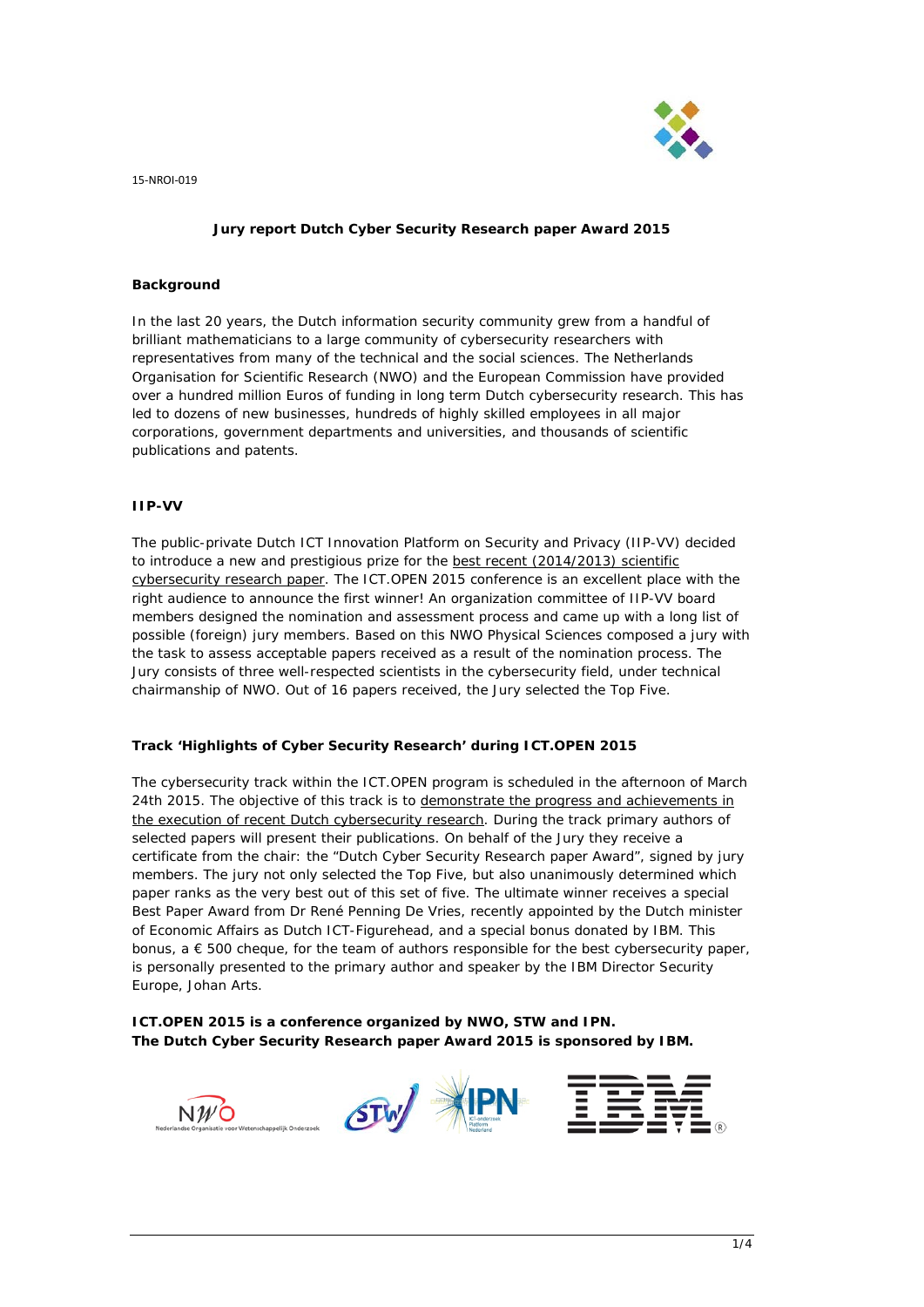

# **Top 5 Paper Reports**

# **1. On the Practical Exploitability of Dual EC in TLS Implementations**

*Stephen Checkoway, Matthew Fredrikson, Ruben Niederhagen, Adam Everspaugh, Matthew Green, Tanja Lange, Thomas Ristenpart, Daniel J. Bernstein, Jake Maskiewics and Hovav Shacham*

# **Jury's assessment:**

The Dual EC (pseudorandom number generator) paper from the Coding Theory and Cryptology group of the Eindhoven Technical University, presented by Ruben Niederhagen, was published at the 23<sup>rd</sup> USENIX Security Symposium in 2014. This symposium is known as one of the most prestigious venues in security research.

The paper shows the practicality of an attack against several implementations of the important Transport Layer Security protocol. Despite claims from NSA that it would be impossible to exploit alleged backdoors in TLS implementations, the paper shows that with moderate computer power the backdoor can be easily exploited. The result is very important, because it has shed light on a very controversial issue, such as the manipulation of algorithms by specific attackers.

The Jury concluded that this is a very influential paper with a clear demonstration of practical problems!

# **2. Out of Control: Overcoming Control-Flow Integrity**

*Enes Göktas, Elias Athanasopoulos, Herbert Bos and Georgios Protokalidis*

#### **Jury's assessment:**

The "Out of Control" paper from the System Security group of the VU in Amsterdam, and presented by its primary author Enes Göktas, was published in May 2014 at the IEEE Symposium on Security & Privacy, one of the most important and prestigious venues in security research. The title nicely summarizes what the paper is about: the hijacking of the control flow. It demonstrates bypasses of several Control-Flow Integrity (CFI) implementations. In fact it was the first paper proving the limitations of state-of-the-art CFI implementations. In other words, it underlined the inefficacy of some countermeasures on very sophisticated forms of attack.

The paper triggered many researchers around the world to search for better solutions, which are able to stop increasingly sophisticated attacks.

The Jury concluded this is a very timely topic, with very high impact, resulting in further debate, follow-up research and follow up papers. This debate under researchers is still going on.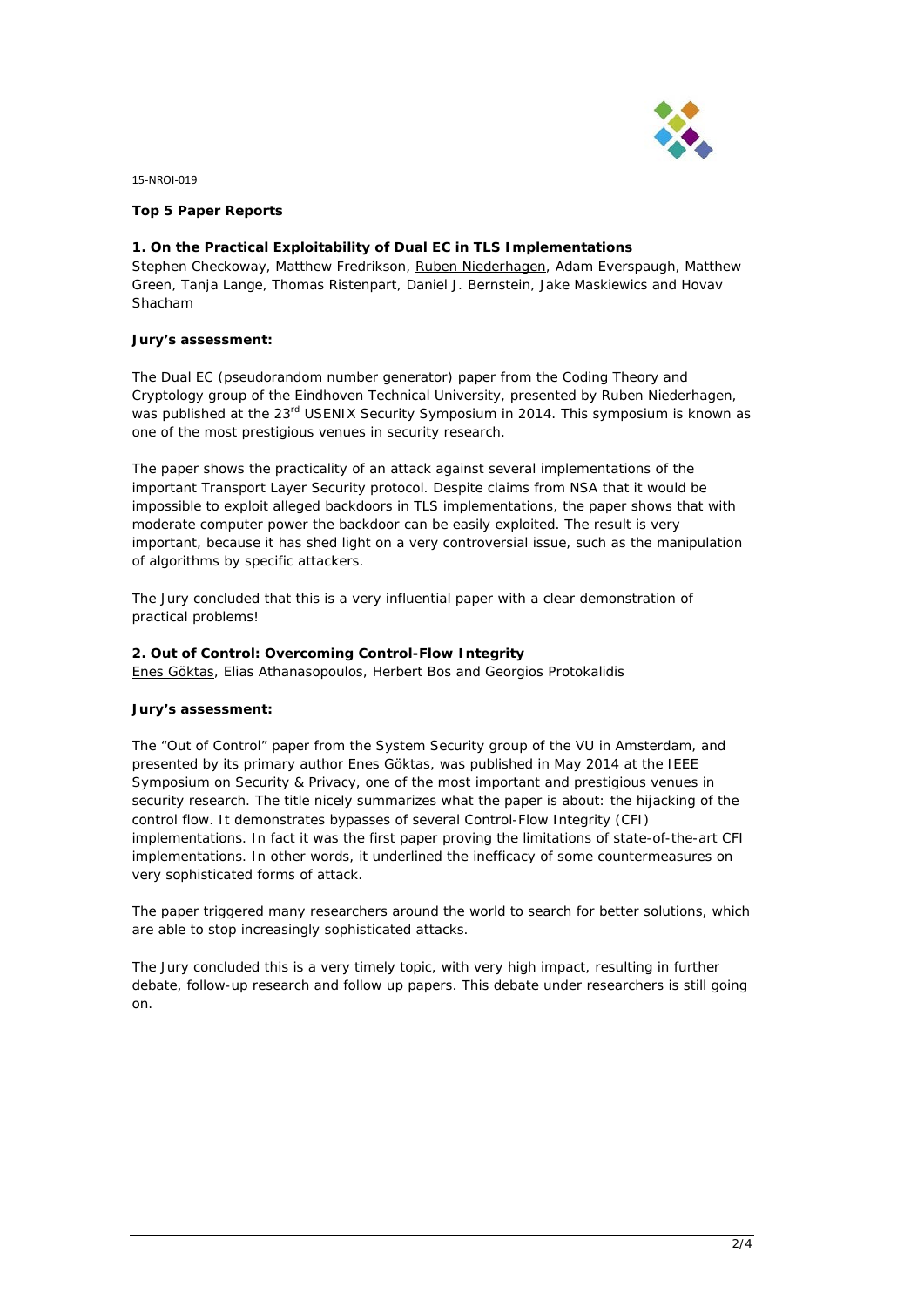

# **3. Quantum-secure authentication of a physical unclonable key**

*Sebastianus A. Goorden, Marcel Horstmann, Allard P. Mosk, Boris Skoríc and Pepijn W.H. Pinkse*

#### **Jury's assessment:**

This authentication paper from the technical universities of Twente and Eindhoven, published December 2014 in Optica, and presented by Boris Skoríc, describes an interesting topic, not at the heart of computer science, but a nice application of quantum optics for a cybersecurity challenge. This work experimentally demonstrates the "quantum readout" authentication technique, which provides unconditional security against a whole class of spoofing attacks. The attacker cannot emulate the expected optical response, even if all information of the key is known.

The Jury calls quantum secure authentication a surprising new idea and a strong result of a fundamental problem, although it becomes not fully clear how practical this is and what the scientific impact will be. It is recognized that the paper has generated tremendous international media interest. It is rare that fundamental research in security reaches such a broad audience.

# **4. Framing Signals - A Return to Portable Shell code**

*Erik Bosman and Herbert Bos*

# **Jury's assessment:**

The "Framing Signals" paper from the System Security group of the VU in Amsterdam, and presented by its primary author Erik Bosman, was originally written for the IEEE Symposium on Security and Privacy conference held in May 2014. As already mentioned in another report, this conference is one of the most important and prestigious venues in security research. The paper explains that the traditional signal handling of UNIX-based systems can be misused by attackers using a (reusable) Sigreturn Oriented Programming approach. The security issue discovered and analysed is about as old as the C-programming language itself.

The paper describes an interesting construction of a "weird machine" for executing attack payloads, in other words a machine programmed in such a way that it manipulates or behaves far beyond its intended use.

The Jury considered this nice technical work, which however does not elaborate on computer attacks techniques themselves. The Best Student Paper award at IEEE S&P is very well deserved. The results triggered an interesting scientific debate.